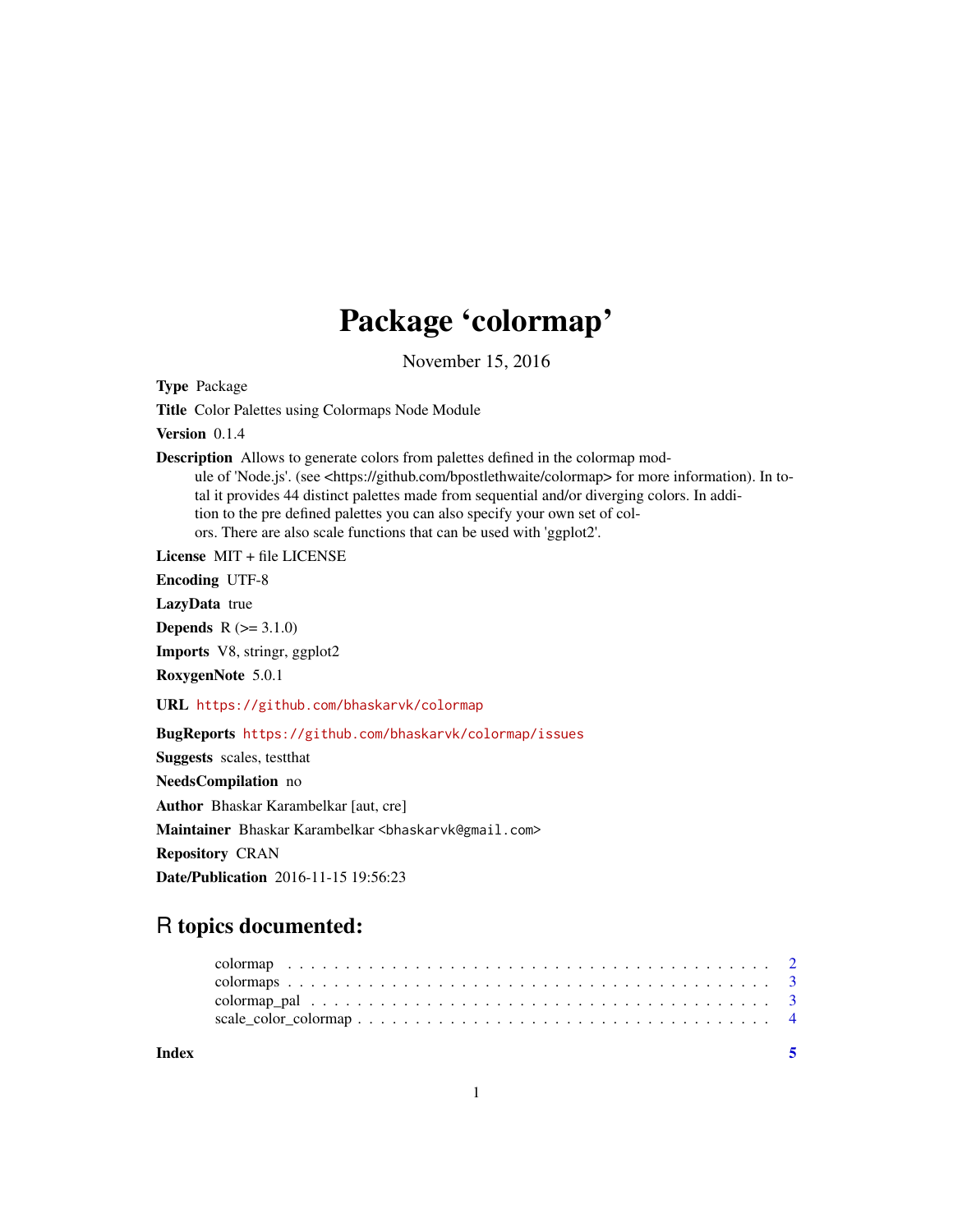<span id="page-1-1"></span><span id="page-1-0"></span>

#### Description

A package to generate colors from a list of 44 pre-defined palettes

Generate colors from a list of 44 palettes

#### Usage

```
colormap(colormap = colormaps$viridis, nshades = 72, format = "hex",
  alpha = 1, reverse = FALSE)
```
#### Arguments

| colormap | A string, vector of hex color codes, or a list. Use the colormaps for a list of pre-<br>defined palettes. OR A vector of colors in hex e.g. c('#000000', '#777777', '#FFFFFF')<br>OR A list of list e.g. list(list(index=0,rgb=c(255,255,255)),list(index=1,rgb=c(255,0,0)))<br>The index should go from 0 to 1. see https://www.npmjs.com/package/<br>colormap#options |
|----------|-------------------------------------------------------------------------------------------------------------------------------------------------------------------------------------------------------------------------------------------------------------------------------------------------------------------------------------------------------------------------|
| nshades  | A number. Number of colors to generate.                                                                                                                                                                                                                                                                                                                                 |
| format   | A string. Should be 'hex', 'rgb', or 'rgbaString'                                                                                                                                                                                                                                                                                                                       |
| alpha    | A Number between 0 and 1                                                                                                                                                                                                                                                                                                                                                |
| reverse  | Boolean. Whether to reverse the order.                                                                                                                                                                                                                                                                                                                                  |

#### Value

Colors either in vector, matrix, list format depending on format.

#### Author(s)

Bhaskar V. Karambelkar

#### Examples

```
colormap() # Defaults to 72 colors from the 'viridis' palette.
colormap(colormap=colormaps$temperature, nshades=20) # Diff Palette
colormap(colormap=c('#000000','#FF0000'), nshades=20) # Colormap as vector of colors
# list of list. Maximum flexibility
colormap(colormap=list(list(index=0,rgb=c(0,0,0)),list(index=1,rgb=c(255,255,255))), nshades=10)
colormap(format='rgb',nshades=10) # As rgb
colormap(format='rgb',nshades=10,alpha=0.5) # Constant alpha
colormap(format='rgbaString',nshades=10) # As rgba string
```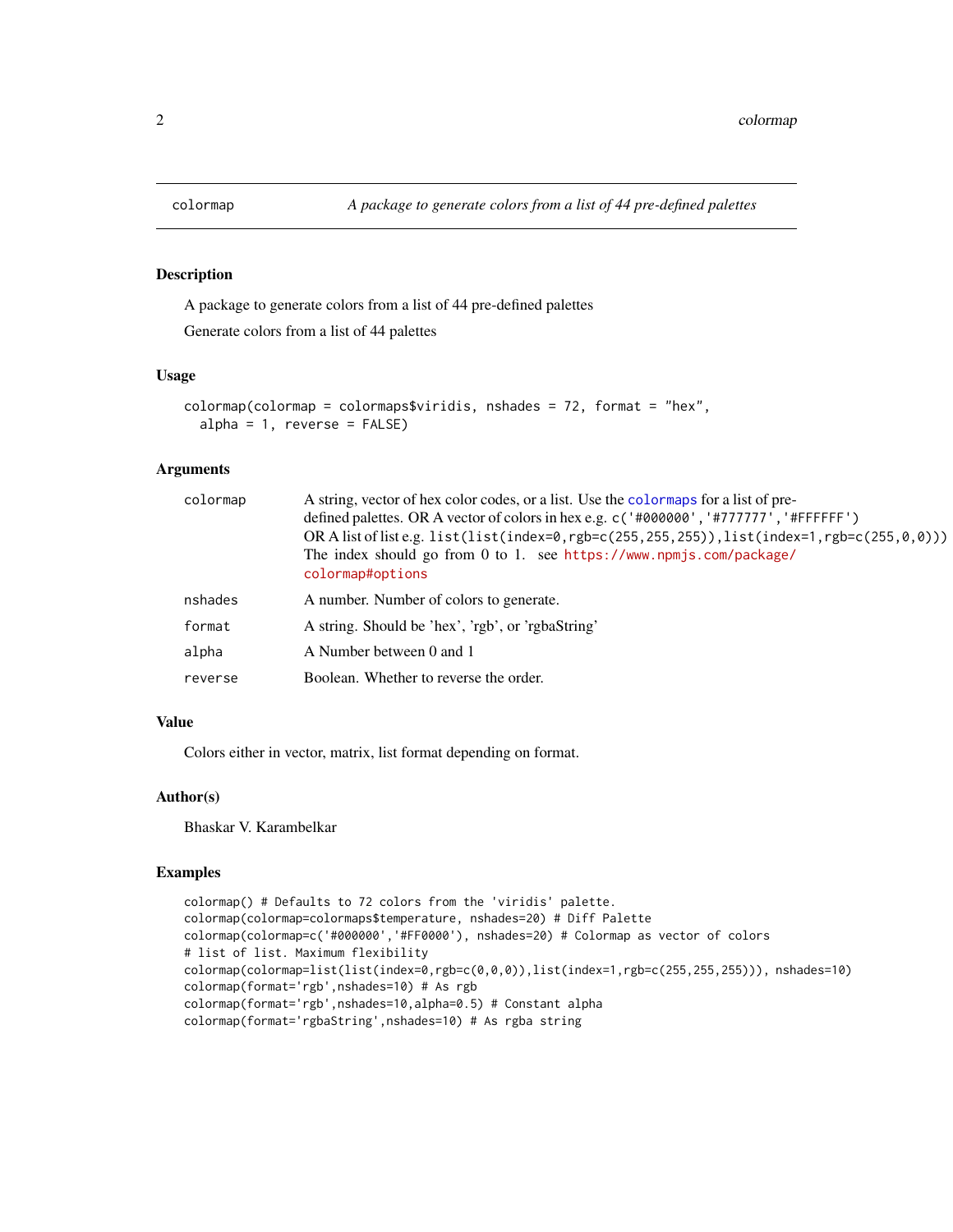<span id="page-2-1"></span><span id="page-2-0"></span>

#### Description

List of pre-defined colormaps

#### Usage

colormaps

#### Format

An object of class list of length 44.

colormap\_pal *Create a Palette generating function*

#### Description

Create a Palette generating function

#### Usage

```
colormap_pal(alpha = 1, colormap = colormaps$viridis, reverse = FALSE)
```
#### Arguments

| alpha    | pass through parameter to colormap |
|----------|------------------------------------|
| colormap | pass through parameter to colormap |
| reverse  | pass through parameter to colormap |

#### Value

A function that can generate colors from a specified colormap.

#### Examples

```
scales::show_col(colormap_pal()(10))
scales::show_col(colormap_pal(colormap=colormaps$viridis)(100), labels=FALSE)
```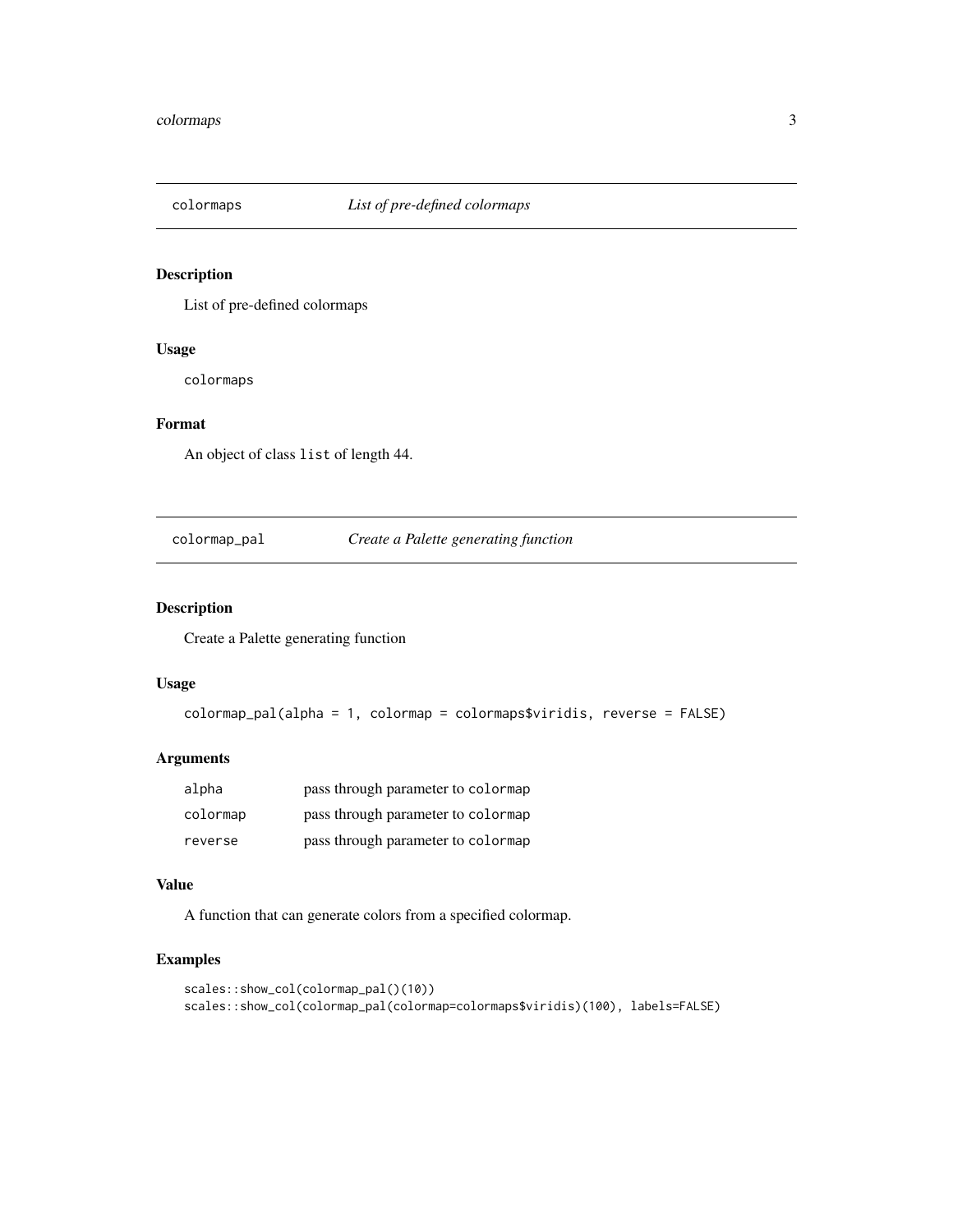<span id="page-3-0"></span>scale\_color\_colormap *Colormap color scales*

#### Description

Uses the colormap color scale

#### Usage

```
scale_color_colormap(..., alpha = 1, colormap = colormaps$viridis,
 discrete = FALSE, reverse = FALSE)
```

```
scale_fill_colormap(..., alpha = 1, colormap = colormaps$viridis,
 discrete = FALSE, reverse = FALSE)
```
#### Arguments

| $\cdots$ | parameters to discrete_scale or scale_fill_gradientn                        |
|----------|-----------------------------------------------------------------------------|
| alpha    | pass through parameter to colormap                                          |
| colormap | pass through parameter to colormap                                          |
| discrete | generate a discrete palette? (default: FALSE - generate continuous palette) |
| reverse  | pass through parameter to colormap                                          |

#### Details

For discrete == FALSE (the default) all other arguments are as to [scale\\_fill\\_gradientn](#page-0-0) or [scale\\_color\\_gradientn.](#page-0-0) Otherwise the function will return a discrete\_scale with the plot-computed number of colors.

See [colormap](#page-1-1) for more information on the color scale.